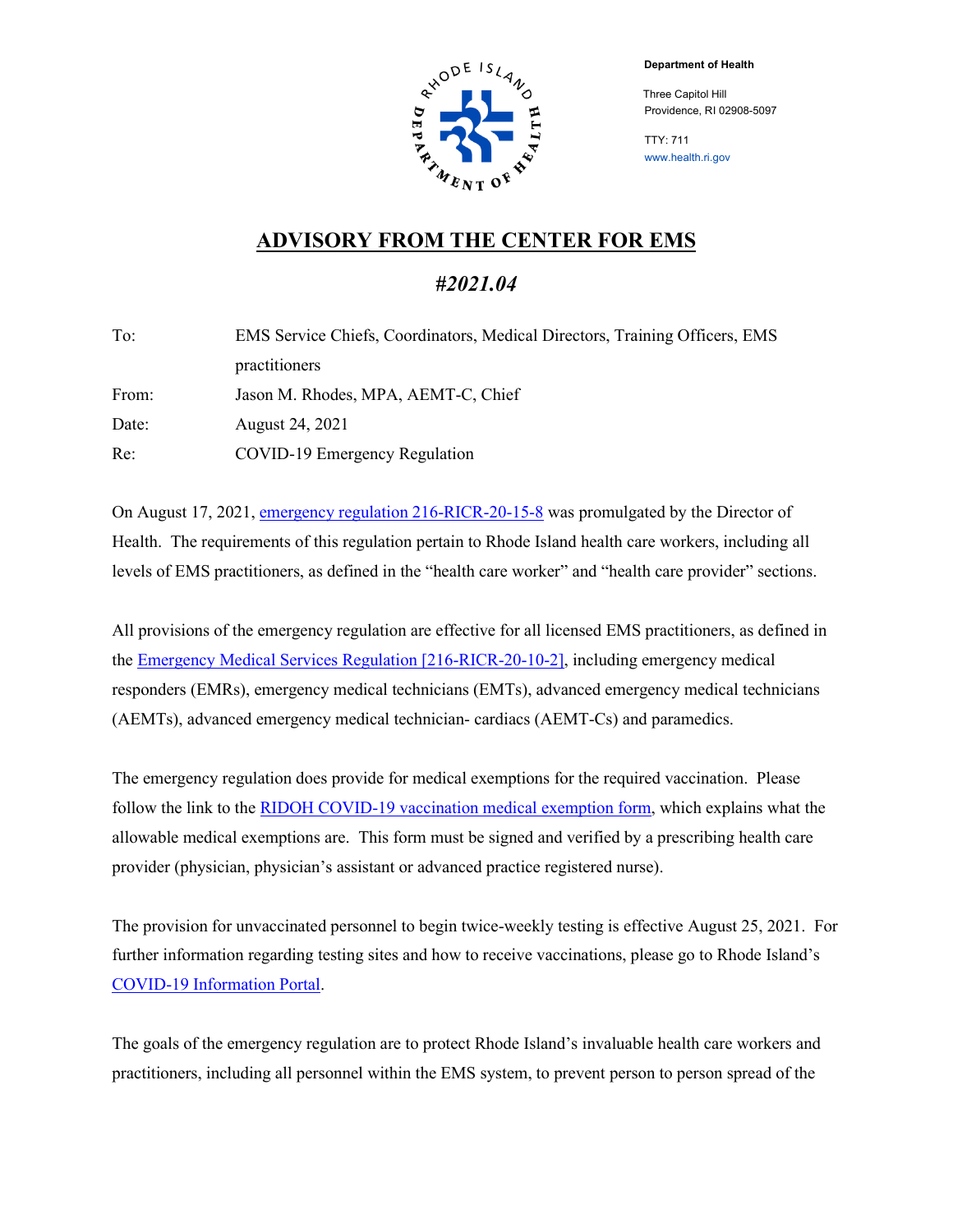highly transmissible delta variant of COVID-19 and to protect the health of all Rhode Islanders. Please continue to employ all other preventative measures.

Please address any questions to Chief Jason M. Rhodes at [jason.rhodes@health.ri.gov.](mailto:jason.rhodes@health.ri.gov)